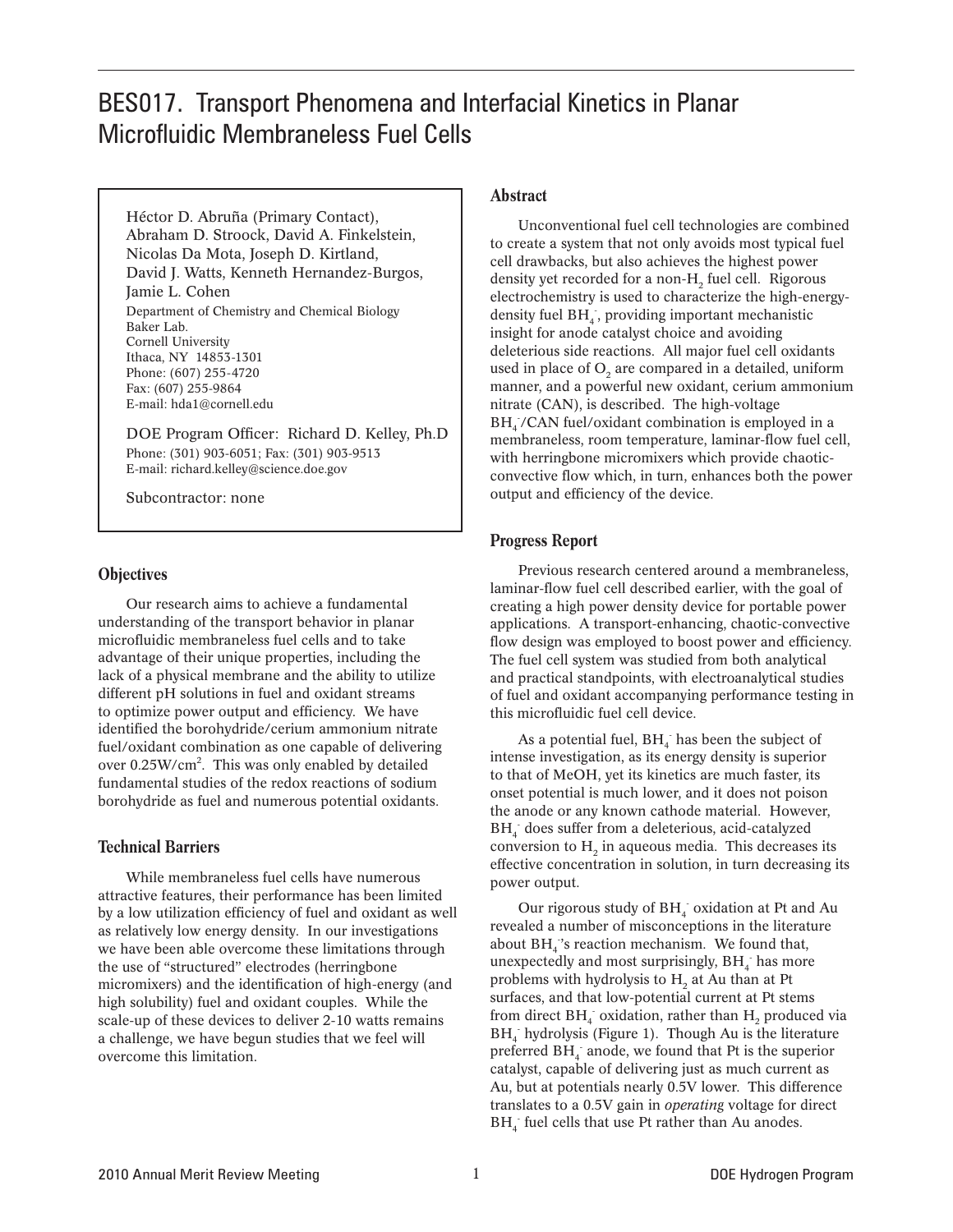

Our fuel cell studies with our new oxidant cerium ammonium nitrate (CAN), showed that BH4- was actually the limiting reagent, largely due to its limited stable solubility.  $BH_4$ 's hydrolysis to  $H_2$  is first order with respect to  $BH_{4}^-$  and must be stabilized with highly concentrated base, and above 3M NaOH, various fuel cell components were degraded. Since 3M NaOH can hold only 0.15M  $\rm BH_4$  , we studied  $\rm BH_4^-$  oxidation in nonaqueous solvents to improve its maximum *stable* solubility and, therefore, its maximum current/power.

We found that  $BH_{4}^-$  had a solubility higher than 0.4M in DMSO, DMF, diglyme, and EtOH, and higher than 0.3M in MeOH. As literature suggested,  $BH_4^-$  will undergo a conversion to  $H<sub>2</sub>$  in MeOH and, to a lesser extent, in EtOH, similar to its hydrolysis to  $H<sub>2</sub>$  in water, and it did not appear to be stable in diglyme, either. Thus, DMSO, DMF, and EtOH appeared to be the most promising solvents, but  $\mathbf{BH}_4^-$  was found to have a disappointing onset potential of around -0.1V vs. NHE in these solvents, which is 0.7V more positive than its onset in alkaline solution. We continue studying these solvent systems to determine if  $0.4M BH$ <sub>4</sub> in organic solvents has superior performance as compared to  $0.15M BH$ <sub>4</sub> in 3M NaOH, and whether specific additives can enhance BH<sub>4</sub> oxidation.

Laminar-flow fuel cells provide the tremendous advantage of fuel cell operation without a membrane, but usually require that the oxidant be dissolved in solution, so as to have fluid fuel and oxidant streams with which to establish laminar flow. Since  $O_2$ 's solubility in water and other solvents is minimal, highly soluble oxidants with high onset potential and fast kinetics are needed to generate high power density. All fuel cell oxidants with literature precedent were characterized in detail, in a uniform manner, at the common catalysts Pt, Au, and GC, and all oxidants were compared using their best respective catalysts (Tables 1

Almost every oxidant was found to have a critical weakness.  $H_2O_2$  established high current density but catalytically decomposed to form laminae-disrupting  $O_2$  bubbles. Mn $O_4$  produced tremendous voltage and current, but quickly precipitated at its electrodes.  $\mathrm{VO}_2^{\ +},$  used in "vanadium redox battery" fuel cells, has fundamentally low current. ClO poisons Pt, Au, and even GC. Only our new oxidant, CAN, performed in a trouble-free manner, exhibiting the highest onset potential of +1.6V vs. NHE, with reasonable current. It was the only practical alternative oxidant found, although its low solubility limits its max current, and higher-power fuel cells will need a better oxidant.

| FIGURE 1. | <b>TABLE 1. Oxidant Reactions</b> |
|-----------|-----------------------------------|
|           |                                   |

and 2).

| Oxidant                  | <b>Possible Reactions:</b>                               | $E^{\prime}$ (V vs.<br>$Ag/AgCl$ ) |
|--------------------------|----------------------------------------------------------|------------------------------------|
| O <sub>2</sub>           | $O_2 + 2H^+ + 2e^- = H_2O_2$                             | 0.498                              |
|                          | $O_2 + 4H^+ + 4e^- = H_2O$                               | 1.032                              |
| $H_2O_2$                 | $H_2O_2 + 2H^+ + 2e^- = 2H_2O$                           | 1.579                              |
| MnO <sub>4</sub>         | $MnO_4^- + e^- = MnO_4^2$                                | 0.361                              |
|                          | $MnO_4 + 4H^+ + 3e^- = MnO_2 + 2H_2O$                    | 1.482                              |
|                          | $MnO_4^- + 8H^+ + 5e^- = Mn^{2+} + 4H_2O$                | 1.310                              |
| $Ce(NH_4)_{2}(NO_3)_{6}$ | $Ce^{4+} + e^{-} = Ce^{3+}$                              | 1.523                              |
| $VO2+$                   | $VO_2^+ + 2H^+ + e^- = VO^{2+} + H_2O$                   | 0.794                              |
|                          | $VO^{2+} + 2H^+ + e^- \equiv V^{3+} + H_2O$              | 0.140                              |
|                          | $V^{3+} + e^- = V^{2+}$                                  | $-0.452$                           |
| $ClO^-$                  | $HCIO + H^+ + 2e^- = Cl^- + H_2O$                        | 1.285                              |
|                          | $HCIO + H^+ + e^- = \frac{1}{2} \frac{1}{2} CI_2 + H_2O$ | 1.414                              |

**Table 2.** Oxidants Performance Parameters Determined or Confirmed by RDE Analysis

| Compound         |        |                                          | $max$ $C_0$ <sup>*</sup><br>(M) | $E_{\text{const}}$ (V) |       |                | $i_i$ at 3000rpm<br>(mA/cm <sup>2</sup> ) |       |
|------------------|--------|------------------------------------------|---------------------------------|------------------------|-------|----------------|-------------------------------------------|-------|
|                  | n      | $\text{cm}^2/\text{s}$ )<br>$(x10^{-3})$ |                                 | Pt                     | Au    | G <sub>C</sub> | 5mM                                       | 100mM |
| O <sub>2</sub>   | 2.6    | $2.4^{2}$                                | 0.001 <sup>2</sup>              | 0.600                  |       | ä              | $6.2^{1}$                                 | ä,    |
| $H_2O_2$         | 2      | $1.5^{15}$                               | $42.4^3$                        | 0.640                  | 0.100 | ä,             | 12.5                                      | 217   |
| MnO <sub>4</sub> | 5      | $1.2^{23}$                               | $7.3^{2}$                       | 1.270                  | 1.120 | 1.110          | 30.0                                      | 593   |
| CAN              |        | $0.36^{44}$                              | $\frac{2.6^{50}}{3^{56}}$       | 1.470                  | 1.309 | 1.309          | 3.0                                       | 57    |
| VO <sub>2</sub>  |        | 0.25                                     |                                 | 0.800                  | 0.880 | 0.350          | 2.3                                       | 43.4  |
| CIO <sup>®</sup> | $\sim$ | 1.1 <sup>67</sup>                        | $10.7^{2}$                      | 1.200                  | 1.010 | 1.010          | $\blacksquare$                            | >50   |

†Determined from RDE of VO<sup>2+</sup> at Pt and Au assuming  $n = 1$ . See Results and Discussion for details.  $\downarrow$ Calculated from the density of pure H<sub>2</sub>O<sub>2</sub> liquid.  $\S$ O<sub>2</sub> was studied at its maximum aqueous solubility of ~1.27 mM<sup>2</sup> rather than 5mM.

 $\sim$